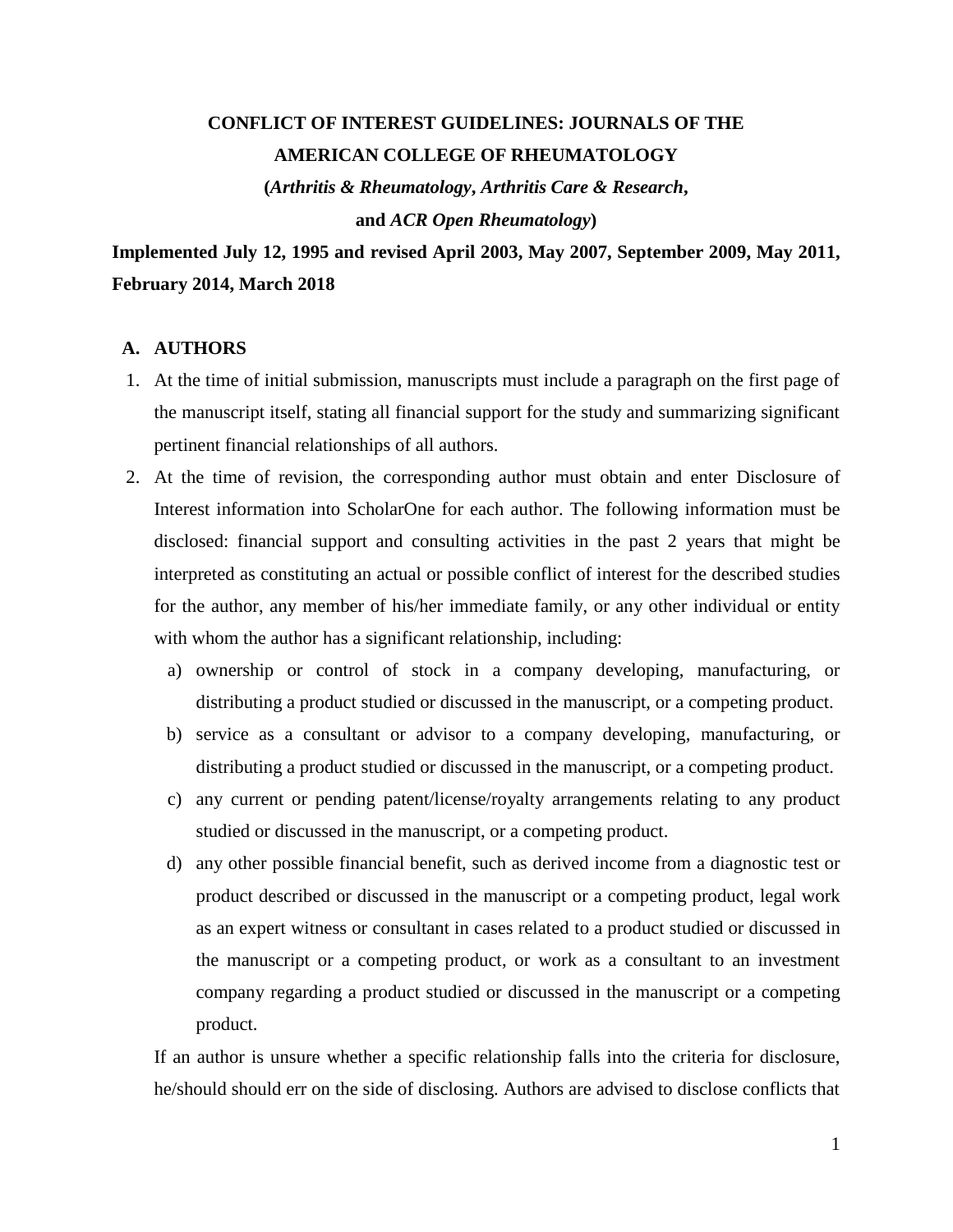have any potential relevance to the content of the manuscript they are submitting for consideration by the journal.

- 3. At the time of revision, the corresponding author must indicate the role that each author played in the project giving rise to the manuscript and attest to the fact that all authors have participated sufficiently in the project to meet the criteria for authorship and to take public responsibility for the work done.
- 4. The reported disclosure of interest information and author contribution information will be published with the manuscript.

#### **B. REVIEWERS**

- 1. All potential reviewers will be asked in the initial contact to state that they agree to review the manuscript and that they have no financial, personal, or intellectual conflict of interest that would interfere with performing an unbiased review. The letter inviting the individual to be a reviewer will include an explanation of areas of possible conflict for the reviewer's consideration, including clauses A2a-d and the following:
	- e) previous (over the past 2 years) or current close collaborative relationship with any of the authors, or if the potential reviewer is from the same institution as any of the authors.
	- f) any other reason the individual feels his/her review may be biased, e.g., an intellectual conflict such as research competitor.

If a potential reviewer has questions about what might constitute a possible conflict of interest, he/she should contact the Editor. The Editor will make the determination as to whether the individual has a conflict that could affect his/her ability to objectively review the manuscript based on the information provided.

## **C. EDITOR**

 1. Using the American College of Rheumatology Confidential Disclosure Statement form (as used for members of the Board of Directors and committees), the Editor will file annual disclosures as follows. The Editor will send copies of his/her disclosure form, and a letter stating what restrictions the Editor will impose on his/her involvement in the journal as a result of any past or present activities that might be perceived as constituting a conflict of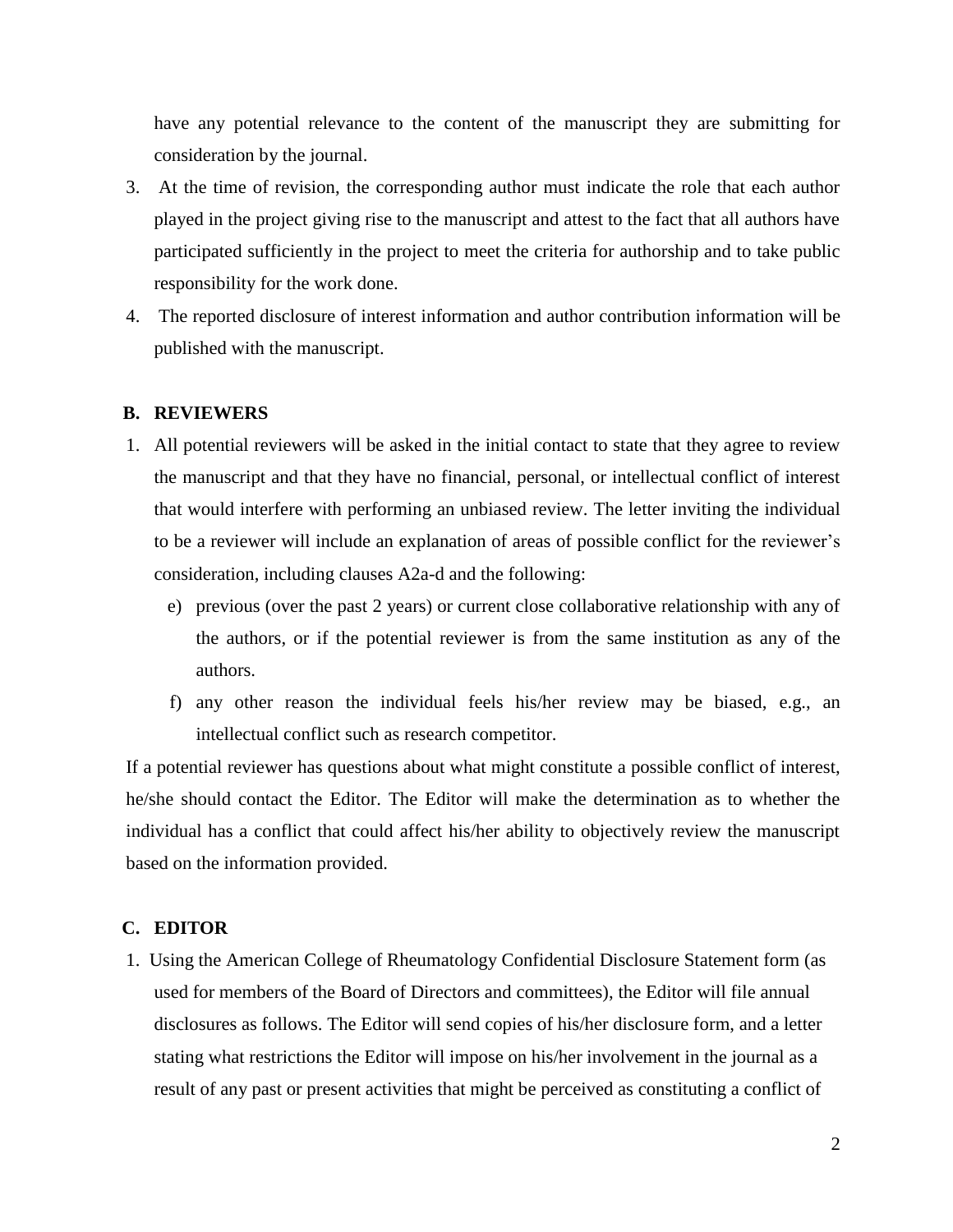interest, to the Chair of the Committee on Journal Publications. The Editor will send a copy of the form and letter to the journal office at the American College of Rheumatology, where it will be kept on file. This disclosure form and letter will be sent at the beginning of the Editor's term and updated annually on July 1. Upon receipt of the disclosure form and letter from the Editor, the Chair of the Committee on Journal Publications and the Managing Editor will review both documents for adequacy and to determine if any additional steps need to be taken by the Editor to address activities that may pose a conflict or be perceived as constituting a conflict. Should the Editor disagree with their recommendations, the matter will be referred to the full Committee on Journal Publications for final resolution.

- 2. Annually, within 30 days after review of the disclosure information from the Deputy, Co-, and Associate Editors (see D below), the Editor will write a letter to the Chair of the Committee on Journal Publications regarding what specific responsibilities each Deputy, Co-, or Associate Editor will be excused from, i.e., specific topics in which they will not be involved in the review or decision process, or any other restrictions that are deemed appropriate.
- 3. The Editor will consult the Chair of the Committee on Journal Publications regarding any specific questions or problems that may arise regarding disclosure or conflict of interest issues.
- 4. The Editor will not engage in any legal work as an expert witness or consultant during his/her term, nor will he/she write any editorials or commentaries on specific topics where he/she has been involved in work as an expert witness or consultant during the 5 years preceding the term as Editor. An exception to the prohibition against the Editor's serving as an expert witness may be made if the Editor is required to testify on an uncompensated basis on behalf of the institution at which he/she is employed, in his/her capacity as an employee of the institution, and not as journal Editor.
- 5. The Editor may not have any direct financial relationship with commercial entities during his/her term of service. The Editor may provide uncompensated service to commercial entities and accept reasonable travel reimbursement in connection with those services. The Editor may accept grant support from commercial entities, as long as the grant monies are paid to the institution where research is conducted, not directly to the Editor. Research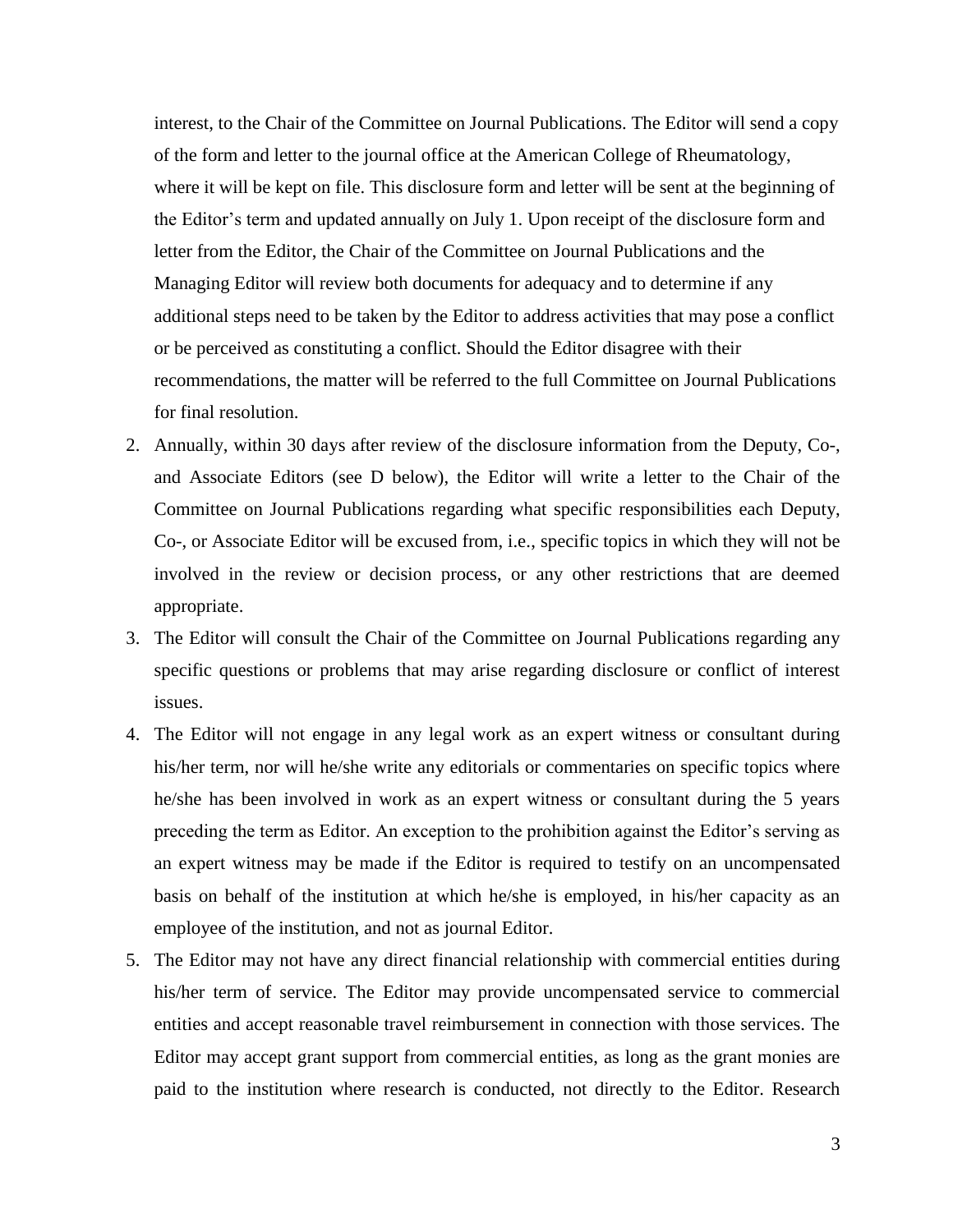support and/or uncompensated services should be disclosed and updated annually in writing to the Committee of Journal Publications, and such disclosure should be publicly available.

 6. All unsolicited manuscripts submitted from the institution of the Editor will be handled outside the normal review process, e.g., forwarded to the immediate past Editor of the individual's journal or to the current Editor of one of the other ACR journals for a complete review and decision process.

## **D. DEPUTY, CO-, AND ASSOCIATE EDITORS**

- 1. The following policies are intended to ensure that all manuscripts receive an unbiased judgment concerning publication and that the Deputy, Co-, and Associate Editors do not engage in activities that would compromise or have the appearance of compromising their abilities to exercise this judgment.
- 2. The Deputy, Co-, or Associate Editor will not review, assign reviewers, or make decisions on a manuscript where a potential conflict of interest may exist, such as defined in clauses A2a-d and B1e-f.
- 3. Using the American College of Rheumatology Confidential Disclosure Statement form (as used for members of the Board of Directors and committees), the Deputy, Co-, and Associate Editors will file disclosures in the Editor's office, which will be kept confidential, regarding all financial arrangements with any company, either as owners of stock, consultants, advisors, or recipients of royalties, or any legal work as an expert witness or consultant over the past 5 years. These disclosures will be filed at the beginning of each Deputy, Co-, and Associate Editor's term and updated annually on July 1. The Editor will use this information to make decisions regarding assignments of tasks to the Deputy, Co-, and Associate Editors.
- 4. During their 5-year term, the Deputy, Co-, or Associate Editors will not engage in any legal work as expert witnesses or consultants on a specific topic where they have written editorials, commentaries, or reviews during their term as Deputy or Associate Editor, nor will they write any such articles for any ACR journal during their term if they have testified as an expert witness or consultant on that topic during their term.